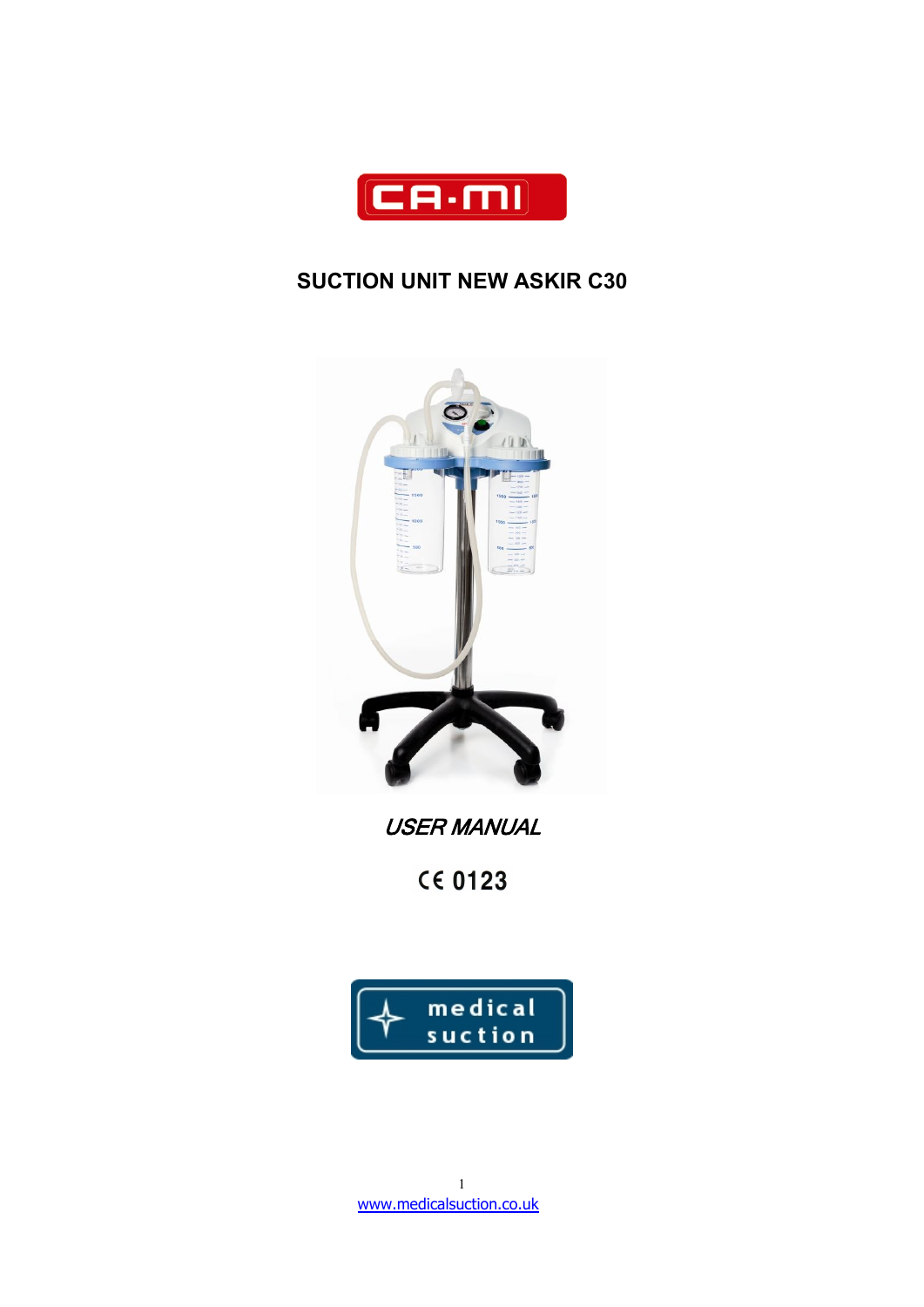**NEW ASKIR C30** it's an electrical powered surgical aspirator used for the nasal, oral and tracheal suction in man and child of body liquids (mucus, catarrh or blood).

The unit is equipped with a trolley provided with 5 wheels (three of them are provided with locking system in order to avoid the equipment can overbalance) and an external plastic enclosure.

Thanks to this characteristics and to the rating that it has, this product is particularly suitable for hospital use, on the tracheotomized patients, minor surgical applications and post-operative therapy at home. Made of highly heat resistant, electrically insulated plastic material in conformity with the latest European safety standard, the product is supplied with a complete polycarbonate autoclavable jar with overflow valve and it is equipped with aspiration regulator and vacuum indicator located on the front panel.

Available under request with different version for application and use (version with remote control, etc..)

#### GENERAL WARNING

### **READ INSTRUCTION MANUAL CAREFULLY BEFORE USE ONLY HIGHLY QUALIFIED STAFF USE RESERVED THE INSTRUMENT MUST NOT BE DISASSEMBLED. FOR A TECHNICAL SERVICE ALWAYS CONTACT CA-MI**

**KEEP OFF THE REACH OF CHILDREN OR NOT CAPABLE PEOPLE WITHOUT SUPERVISION FULL CONTAINERS MUST BE HANDLED WITH GREAT CARE DURING TRANSFER TO THE DISPOSAL AREAS, FOLLOWING THE LOCAL PROCEDURES AND REGULATIONS**

# IMPORTANT SAFETY RULES

- 1. On opening the packaging, check the integrity of the appliance, paying particular attention to the presence of damage to the plastic parts, which may make access possible to internal live parts and also to breakage and/or peeling of the power supply cable. **In these cases don't connect the plug to the electric socket. Carry out these controls before each use.**
- 2. before connecting the appliance always check that the electric data indicated on the data labeland the type of plug used, correspond to those of the mains electricity to witch it's to be connected.
- 3. If the plug supplied with the appliance is incompatible with the mains electricity socket, contact qualified staff for replacement of the plug with a suitable type. The use of simple or multiple and/or extension adapters is not generally recommended. Whenever their use is indispensable, use those in compliance with safety regulations, however paying attention not to exceed the maximum power supply limits, which are indicated on the adapters and extensions.
- 4. Respect the safety regulations indicated for electrical appliances and particularly:
	- Use original components and accessories provided by the manufacturer CA-MI to guarantee the highest efficiency and safety of the device.
	- The device can be used only with the bacteriological filter.
	- Never immerse the appliance into water.
	- Avoid touching the aspirator with wet hands and always prevent the equipment from getting in touch with liquids. Never leave the equipment near water or immerse it into a liquid. Should the equipment fall into water, detach its power cable from the socket before touching it.
	- None of the electrical and/or mechanical parts of the machine is designed to be repaired by the client and/or by its user. Do not open the aspirator or disassembly its electrical and/or mechanical parts. Always report to CA-MI Srl technical support.
	- Using the equipment in environmental conditions other than those indicated in this manual may seriously endanger its safety and technical parameters.
	- Position the appliance on flat stable surfaces.
	- Position the device in a way that the air inlets on the back aren't obstructed.
	- Never use the device in environments which have anaesthetic mixtures inflammable with air, oxygen or nitric oxide.
	- Don't touch the device with wet hands and always prevent the appliance coming into contact with liquids.
	- Keep off the reach of children or not capable people without supervision.
	- Don't leave the appliance connected to the power supply socket when not in use.
	- Don't pull the power supply cable to disconnect the plug remove the plug from the mains socket correctly.
	- Preserve and use the medical device in environments protected from atmospheric factors and at a distance from heat sources.
	- Don't use the device thoracic drainage.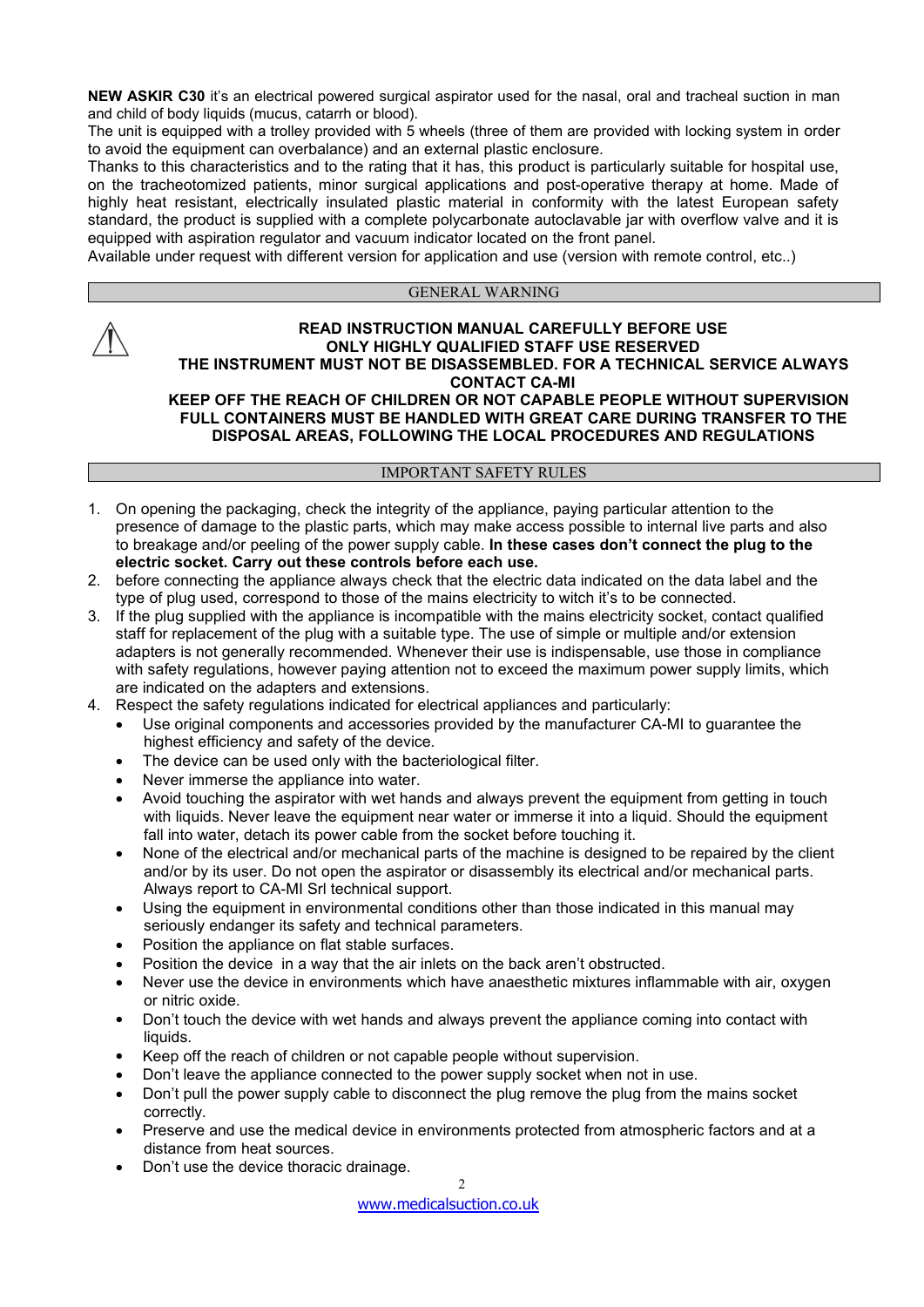- **5.** For repairs, exclusively contact CA-MI technical service and request the use of original spare parts. Failure to comply with the above can jeopardise the safety of the device.
- 6. **This medical device must be destined exclusively for the use for which it has been designed and described in this manual.** Any different use must be considered incorrect and therefore dangerous; the manufacturer cannot be considered liable for damage caused by improper, incorrect and / or unreasonable use or if the appliance is used in electrical plants that are not in compliance with the regulations in force.
- 7. Particular precautions must be made concerning electromagnetic compatibility. The medical device must be installed and used according to information supplied with the accompanying documents.
- 8. Instrument and accessories discharging must be done following current law regulations in every country of use.
- 9. None of electric or mechanical parts have been designed to be repaired by customers or end-users. Don't open the device, do not mishandle the electric / mechanical parts. Always contact CA-MI technical assistance.
- 10. Using the device in environmental conditions different than those indicated in this manual may harm seriously the safety and the technical characteristics of the same.

**CA-MI Srl cannot be held liable for accidental or indirect damages should the device be modified, repaired without authorization or should any of its component be damaged due to accident or misuse.**

**Any minimal modification / repair on the device voids the warranty and does not guarantee the compliance with the technical requirements provided by the MDD 93/42/EEC Directive and its normatives.**



# **IMPORTANT INFORMATION FOR CORRECT DISPOSAL OF THE PRODUCT IN ACCORDANCE WITH EC DIRECTIVE 2002/96/EC:**

In respect of art. 13 Decreto Legislativo 25 Luglio 2005, n.151 "Actuation of European directives 2002/95/EC, 2002/96/EC and 2003/108/EC, for reduction in use of dangerous substances in the electric and electronic device and for garbage disposal"

The symbol as over applied on the device or its packaging means that at the end of its useful life the product must not be disposed of with domestic waste. At the end of device useful, the user will must deliver it to the able collecting centres for electric and electronic garbage, or give back to the retailer in the moment of equivalent new device purchasing, one against one. Disposing of the product separately prevents possible negative consequences for the environment and for health, deriving from inadequate disposal. It also allows the recovery of materials of witch it's made up in order to obtain an important saving of energy and resources and to avoid negative effects to the ambient and health. In case of abusive disposal of device by user, will be applied administrative endorsements in compliance with current standard.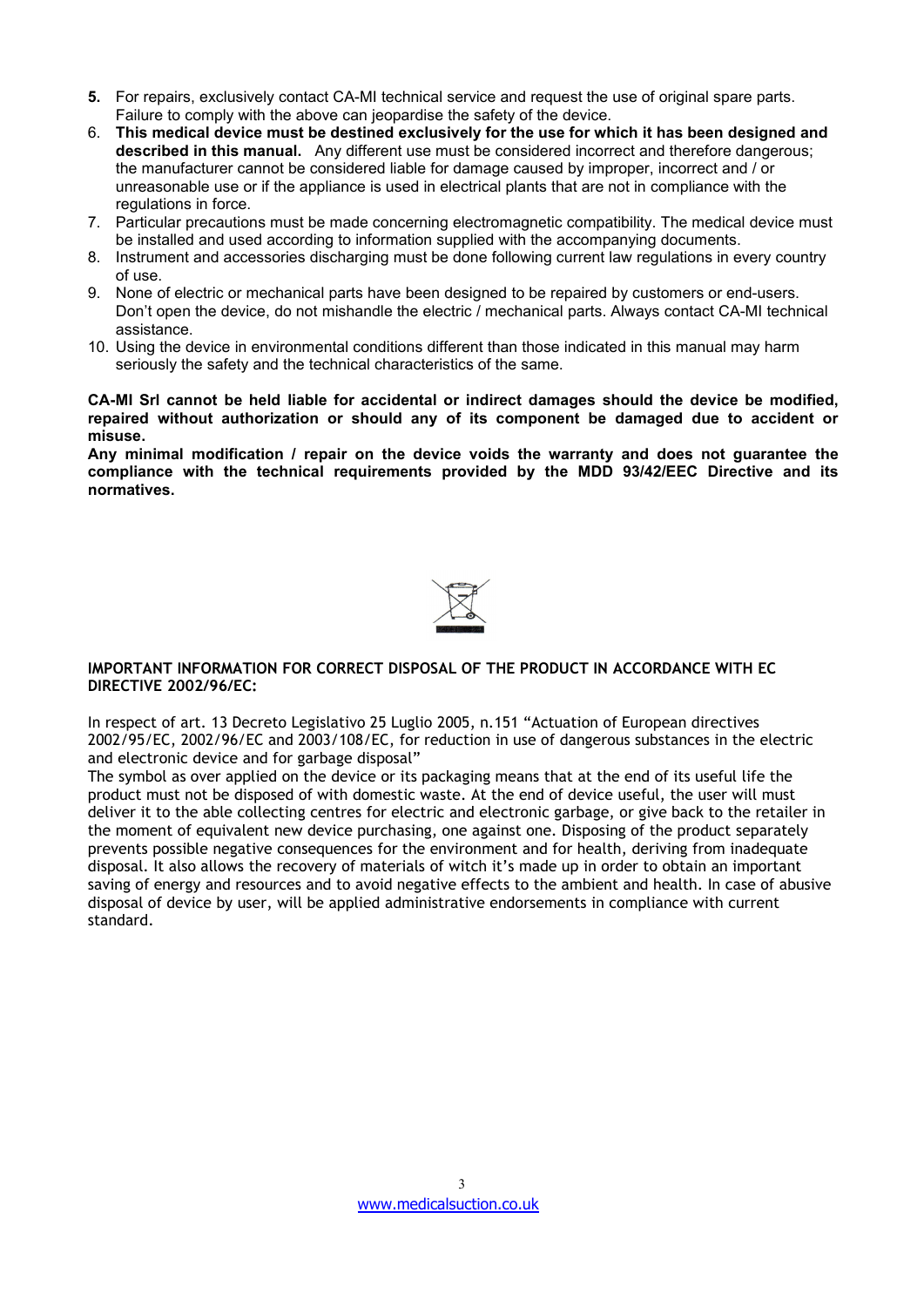# TECHNICAL CHARACTERISTICS

| TYPOLOGY (MDD 93/42/EEC)               | <b>Class IIa Medical Device</b> |                        |
|----------------------------------------|---------------------------------|------------------------|
| <b>MODEL</b>                           | <b>NEW ASKIR C30</b>            |                        |
| <b>UNI EN ISO 10079-1</b>              | <b>HIGH VACUUM / HIGH FLOW</b>  |                        |
| <b>POWER FEEDING</b>                   | 230V~/50Hz                      |                        |
| POWER CONSUMPTION                      | 110 VA                          |                        |
| <b>FUSE</b>                            | F 1 x 1.6A 250V                 |                        |
| MAXIMUM SUCTION PRESSURE (without jar) | -80kPa / -0.80 Bar / -600mmHg   |                        |
| MAXIMUM SUCTION FLOW (without jar)     | 40 l/min                        |                        |
| <b>WEIGHT</b>                          | $6.2$ Kg                        |                        |
| <b>SIZE</b>                            | 320 x 995 (h) x 305 mm          |                        |
| DUTY CYCLE (to 35°C and 110% operating | 120 ON / 60 OFF                 |                        |
| voltage)                               |                                 |                        |
| SICILICONE TUBE SIZE                   | Ø 8 x 14 mm                     |                        |
| ACCURANCY OF VACUUM INDICATOR          | $± 5\%$                         |                        |
| <b>WORKING CONDITION</b>               | Room temperature:               | $5 \div 35^{\circ}$ C  |
|                                        | Room humidity percentage:       | $30 \div 75\%$ RH      |
|                                        | Altitude:                       | $0 \div 2000$ m s.l.m. |
| CONSERVATION CONDITION AND TRASPORT    | Room temperature:               | -40÷ 70°C              |
|                                        | Room humidity percentage:       | 10 ÷ 100% RH           |



**Please note technical specifications may vary upon the manufacturer's discretion!**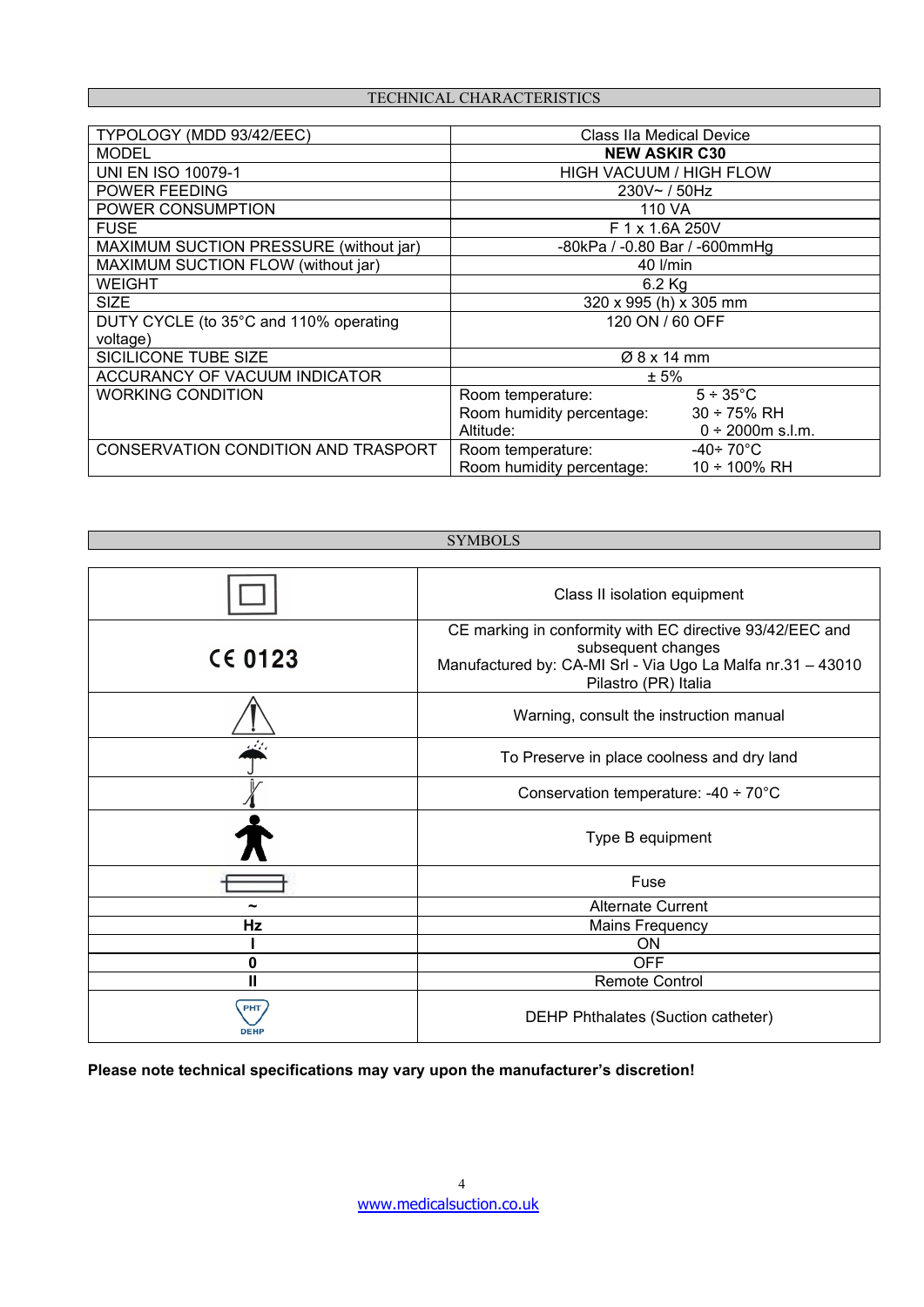|                                                                 |            | Guidance and manufacturer's declaration - Electromagnetic Emissions                                                                                                                                                    |
|-----------------------------------------------------------------|------------|------------------------------------------------------------------------------------------------------------------------------------------------------------------------------------------------------------------------|
|                                                                 |            | The surgical aspirator NEW ASKIR C30 is intended for use in the electromagnetic environment specified below.                                                                                                           |
|                                                                 |            | The customers or the user of the surgical aspirator NEW ASKIR C30 should assure that it's used in such an                                                                                                              |
|                                                                 |            | environment.                                                                                                                                                                                                           |
| <b>Emissions Test</b>                                           | Compliance | Electromagnetic environment - guidance                                                                                                                                                                                 |
| Power disturbance<br>CISPR <sub>11</sub>                        | Group 1    | The surgical aspirator NEW ASKIR C30 only used RF energy<br>only for its internal functioning. Therefore its RF emissions are<br>very low and are not cause interference in proximity of any<br>Electronic appliances. |
| Irradiated / Conducted<br>emissions CISPR11                     | Class [B]  | The surgical aspirator NEW ASKIR C30 can be used in all<br>environments, including domestic and those connected directly                                                                                               |
| Harmonic emissions IEC/EN<br>61000-3-2                          | Class [A]  | to the public mains distribution that supplies power to<br>environments used for domestic scopes.                                                                                                                      |
| Voltage fluctuations / flicker<br>emissions<br>IEC/EN 61000-3-3 | Complies   |                                                                                                                                                                                                                        |

|                                                     |                                    | Guidance and manufacturer's declaration - Electromagnetic Immunity                                           |
|-----------------------------------------------------|------------------------------------|--------------------------------------------------------------------------------------------------------------|
|                                                     |                                    | The surgical aspirator NEW ASKIR C30 is intended for use in the electromagnetic environment specified below. |
|                                                     |                                    | The customers or the user of the surgical aspirator NEW ASKIR C30 should assure that it's used in such an    |
|                                                     | environment.                       |                                                                                                              |
| <b>Immunity Test</b>                                | Compliance                         | Electromagnetic environments - guidance                                                                      |
| Electrostatic discharge                             | ± 6kV on contact                   | Floors should be wood, concrete or ceramic tile. If                                                          |
| (ESD)                                               | $± 8kV$ in air                     | floors are covered with synthetic material, the                                                              |
| IEC/EN 61000-4-2                                    |                                    | relative humidity should be at least 30%.                                                                    |
| Electrical fast transient /                         | ± 2kV power supply                 | Mains power quality should be that of a typical                                                              |
| burst                                               |                                    | commercial environment or hospital                                                                           |
| IEC/EN 61000-4-4                                    |                                    |                                                                                                              |
| Surge                                               | ± 1kV differential mode            | Mains power quality should be that of a typical                                                              |
| IEC/EN 61000-4-5                                    |                                    | commercial environment or hospital                                                                           |
| Loss of voltage, brief                              | $5\%$ U <sub>T</sub> for 0.5 cycle | Mains power quality should be that of a typical                                                              |
| voltage interruptions and                           | $40\%$ U <sub>T</sub> for 05 cycle | commercial environment or hospital If the user of                                                            |
| variations                                          | 70%U⊤ for 25 cycle                 | the surgical aspirator                                                                                       |
| IEC/EN 61000-4-11                                   | $<$ 5% $U$ <sup>T</sup> for 5 sec  | NEW ASKIR C30 request that the appliance                                                                     |
|                                                     |                                    | operates continuously, the use of a continuity unit is                                                       |
|                                                     |                                    | recommended.                                                                                                 |
| Magnetic field                                      | 3A/m                               | The power frequency magnetic field should be                                                                 |
| IEC/EN 61000-4-8                                    |                                    | measured in the intended installation location to                                                            |
|                                                     |                                    | assure that it's sufficiently low.                                                                           |
| Conducted Immunity                                  | 3Vrms 150kHz to 80MHz              |                                                                                                              |
| IEC/EN 61000-4-6                                    | (for appliances that aren't life   |                                                                                                              |
|                                                     | - supporting)                      |                                                                                                              |
| Irradiated Conducted                                | 3V/m 80MHz to 2.5 GHz              |                                                                                                              |
| IEC/EN 61000-4-3                                    | (for appliances that aren't life   |                                                                                                              |
|                                                     | - equipment)                       |                                                                                                              |
| Note $U_T$ is the value of the power supply voltage |                                    |                                                                                                              |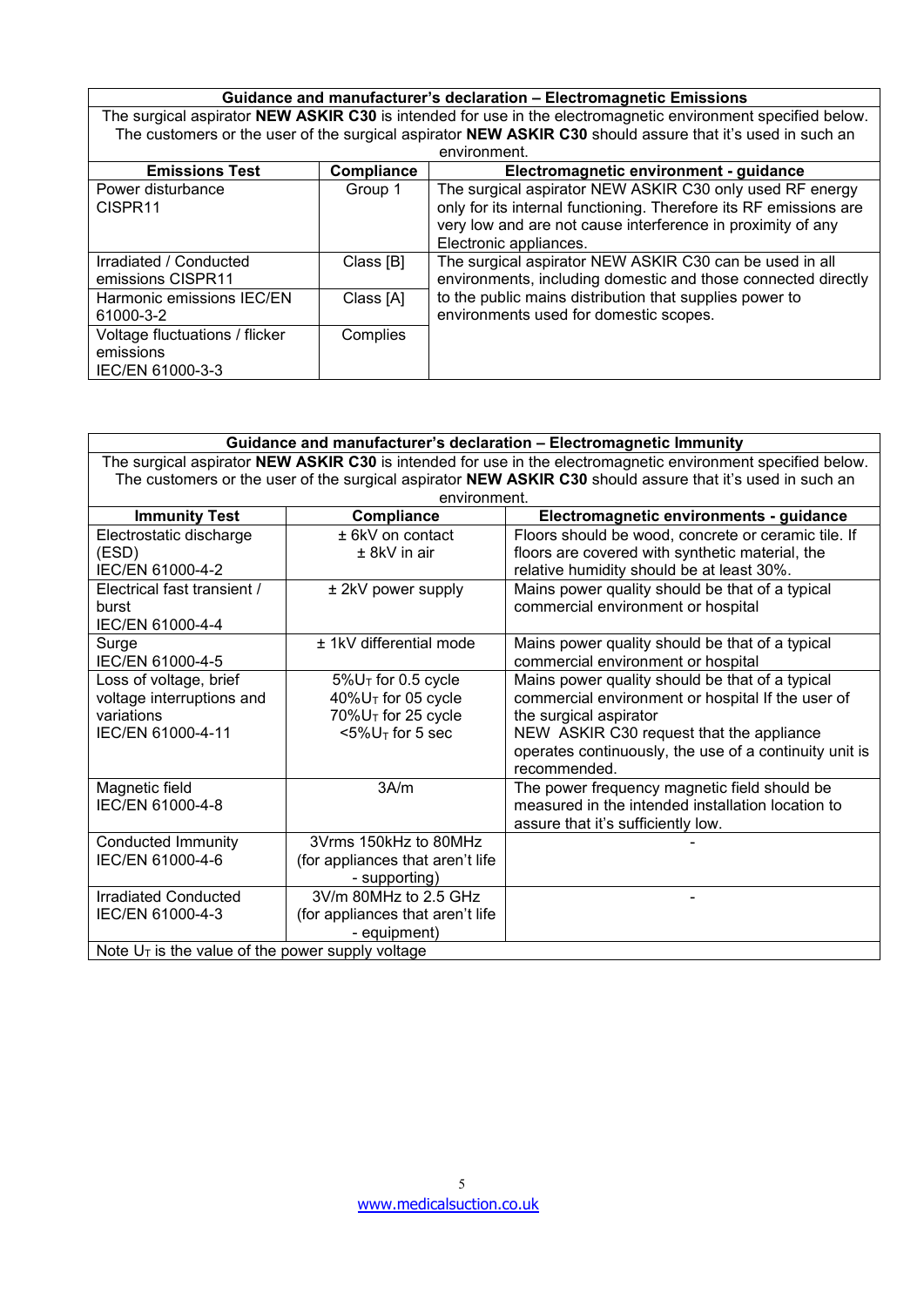# ACCESSORIES SUPPLIED

| <b>DESCRIPTION</b>                                        |  |
|-----------------------------------------------------------|--|
| N°2 COMPLETE ASPIRATION JAR 2000cc                        |  |
| <b>CONICAL FITTING</b>                                    |  |
| TUBES SET 8 mm x 14 mm                                    |  |
| ANTIBACTERIAL AND HYDROFOBIC FILTER                       |  |
| SUCTION PROBE CH20                                        |  |
| FOOTSWITCH CONTROL cod. 52130 (for versions equipped with |  |
| footswitch control)                                       |  |

The filter is produced with (PTFE) hydrophobic material to prevent fluids entering the pneumatic circuit. It should be changed immediately if it becomes wet or if there is any sign of contamination or discolouration. If should also be changed if the unit is used with a patient whose risk of contamination is unknown. **Don't use the suction unit without the protection filter**. If the suction unit is used in an emergency or in a patient where the risk of contamination is not know the filter must be changed after each use. **Suction catheter**: Single-use device to be used on a single patient. Do not wash or re-sterilize after use. Reuse may cause cross-infections. Don't use after lapse of the sell-by date

#### CLEANING THE MAIN UNIT

To clean the device external parts always use a cotton cloth dampened with detergent. Don't use abrasive or solvent detergents.



#### **PARTICULAR CARE SHOULD BE TAKEN TO ENSURE THAT THE INTERNAL PARTS OF THE EQUIPMENT DO NOT GET IN TOUCH WITH LIQUIDS. NEVER CLEAN THE EQUIPMENT WITH WATER.**

During all clearing operations use protection gloves and apron (if need be, also wear a face mask and glasses) to avoid getting in contact with contaminating substances (after each utilization cycle of the machine).

#### CLEANING ACCESSORIES AND INTERNAL PARTS

At the end of the application switch the equipment off and clean all its accessories as follows:

- Wear protection gloves and apron (if need be, also wear a face mask and glasses) to avoid getting in contact with contaminating substances;
- Disconnect the tank from the equipment removing any tubes connected to the container and paying particular attention to avoiding accidental contaminations.
- Empty and dispose of the flacon content complying with hospital regulations as well as with any provisions in force, including local regulations.
- Separate all the parts of the lid (float device and rings).

After disposing of disposable parts and disassembling the jar wash in running cold water and rinse thoroughly.

Then soak in warm water (temperature shall not exceed 60°C). Wash thoroughly and if necessary use a nonabrasive brush to remove incrustations. Rinse in running warm water and dry all parts with a soft cloth (nonabrasive).

The jar and the cover can be autoclaved by placing the parts into the autoclave and running one sterilization stem cycle at 121°C (1 bar relative pressure) making sure that the jar is positioned upside down. Mechanical resistance of the jar is guaranteed up to 30 cycles of sterilization and cleaning at the indicated conditions (EN ISO 10079-1). Beyond this limit the physical-mechanical characteristics of the plastic may decrease and replacement of the part is therefore recommended.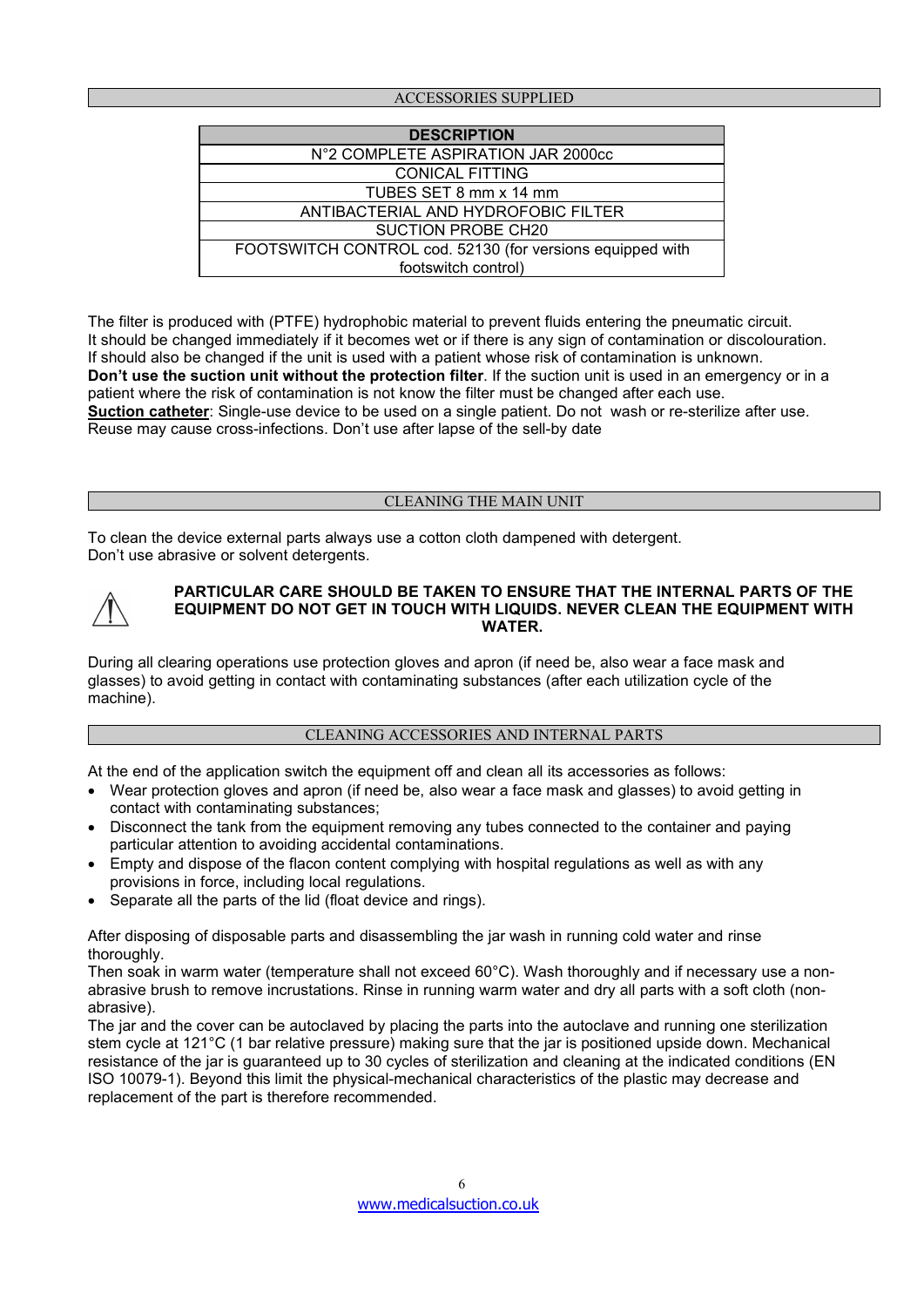After sterilization and cooling at environment temperature of the parts make sure that these are not damaged. Assemble the jar as follows:

- Place the overflow valve into its seat in the cover (under VACUUM connector)
- Insert floating valve keeping the o-ring towards the opening of the cage
- Place the o-ring into its seat around the cover
- After completing assembling operations always make sue that cover seals perfectly to avoid vacuum leakages or liquid exit

The aspiration tubes can be sterilized on autoclave using a sterilization cycle at 120°C. The conical connector can be sterilized on autoclave using a sterilization cycle at 121°C. The device is ready for a new employment now.



# **DO NOT WASH, STERILIZE OR PUT IN AUTOCLAVE THE ANTIBACTERIAL FILTER**

# **MAINTENANCE**

The **NEW ASKIR C30** suction equipment does not need maintenance or lubrication. It is necessary to check functioning and instrument before every use.

Unpack the instrument and **always check** integrity of plastic parts and feeding cable, they might have been damaged during previous use.

Connect cable to electrical network and turn switch on.

Close the aspiration outlet with your finger and with suction regulator in maximum vacuum position check that the vacuum indicators reaches -80 kPa (-0.80 bar) maximum. Rotate the knob from right to left and check the aspiration regulating control.

The vacuum indicator should go down -40 kPa (-0.40 bar).

Verify that loud noises are not present, these can indicate wrong functioning.

A protection fuse (**F 1 x 1.6A 250V**) reachable from exterior and it situated in the plug protects the instrument. For use replacing, always check the type and the range indicated.

| <b>Fault type</b>                                                                | Cause                                                                                                                                                                                                                           | <b>Solution</b>                                                                                                                                                                                                                                                                                                                                                                             |
|----------------------------------------------------------------------------------|---------------------------------------------------------------------------------------------------------------------------------------------------------------------------------------------------------------------------------|---------------------------------------------------------------------------------------------------------------------------------------------------------------------------------------------------------------------------------------------------------------------------------------------------------------------------------------------------------------------------------------------|
| $1_{-}$<br>The suction                                                           | Cable is damaged                                                                                                                                                                                                                | Replace the cable                                                                                                                                                                                                                                                                                                                                                                           |
| unit doesn't work                                                                |                                                                                                                                                                                                                                 |                                                                                                                                                                                                                                                                                                                                                                                             |
|                                                                                  | External power source failure                                                                                                                                                                                                   | Check the external power source                                                                                                                                                                                                                                                                                                                                                             |
| 2.<br>No aspiration                                                              | Jar Cap badly screwed down                                                                                                                                                                                                      | Unscrewed the cap, then rescrew it correctly                                                                                                                                                                                                                                                                                                                                                |
| 3. No aspiration                                                                 | Lid seal not in its seat                                                                                                                                                                                                        | Unscrew the cap and insert the seal properly in its seat                                                                                                                                                                                                                                                                                                                                    |
| The Vacuum<br>4.<br>power on the patient<br>side is either very<br>low or absent | Vacuum regulator set<br>a)<br>to minimum<br>Protection filter<br>b)<br>blocked or damaged<br>c)Connection tubes blocked,<br>kinked or disconnected<br>Shut-off valve<br>d)<br>blocked or damaged<br>Pump motor<br>e)<br>damaged | Turn the vacuum regulator clockwise and<br>a)<br>check the value of the vacuum on the gauge<br>Replace the filter<br>b)<br>c)Replace or reconnect the tubes, check the jar<br>connections<br>Empty the jar, or disconnect the tube from the<br>d)<br>jar and unblock the shut-off valve. The unit twill only<br>work in the upright position<br>Refer to authorised service personnel<br>e) |
| 5. The float doesn't<br>close                                                    | If the cap has been washed,<br>ensure that the float is not<br>partially detached                                                                                                                                               | Insert the float into it's place                                                                                                                                                                                                                                                                                                                                                            |
| 6. The float doesn't<br>close                                                    | The float it's covered by dirty<br>material                                                                                                                                                                                     | Unscrewed the cap, leave the and put in on autoclave                                                                                                                                                                                                                                                                                                                                        |
| 7. Low suction                                                                   | Foam inside the jar                                                                                                                                                                                                             | Fill the jar to 1/3 full of ordinary water                                                                                                                                                                                                                                                                                                                                                  |
| Faults 1 - 2 - 3 - 4 - 5 -                                                       | None of the remedies has                                                                                                                                                                                                        | <b>Contact the seller or CA-MI After-sales Assistance</b>                                                                                                                                                                                                                                                                                                                                   |
| $6 - 7$                                                                          | achieved the desired<br>results                                                                                                                                                                                                 | <b>Service</b>                                                                                                                                                                                                                                                                                                                                                                              |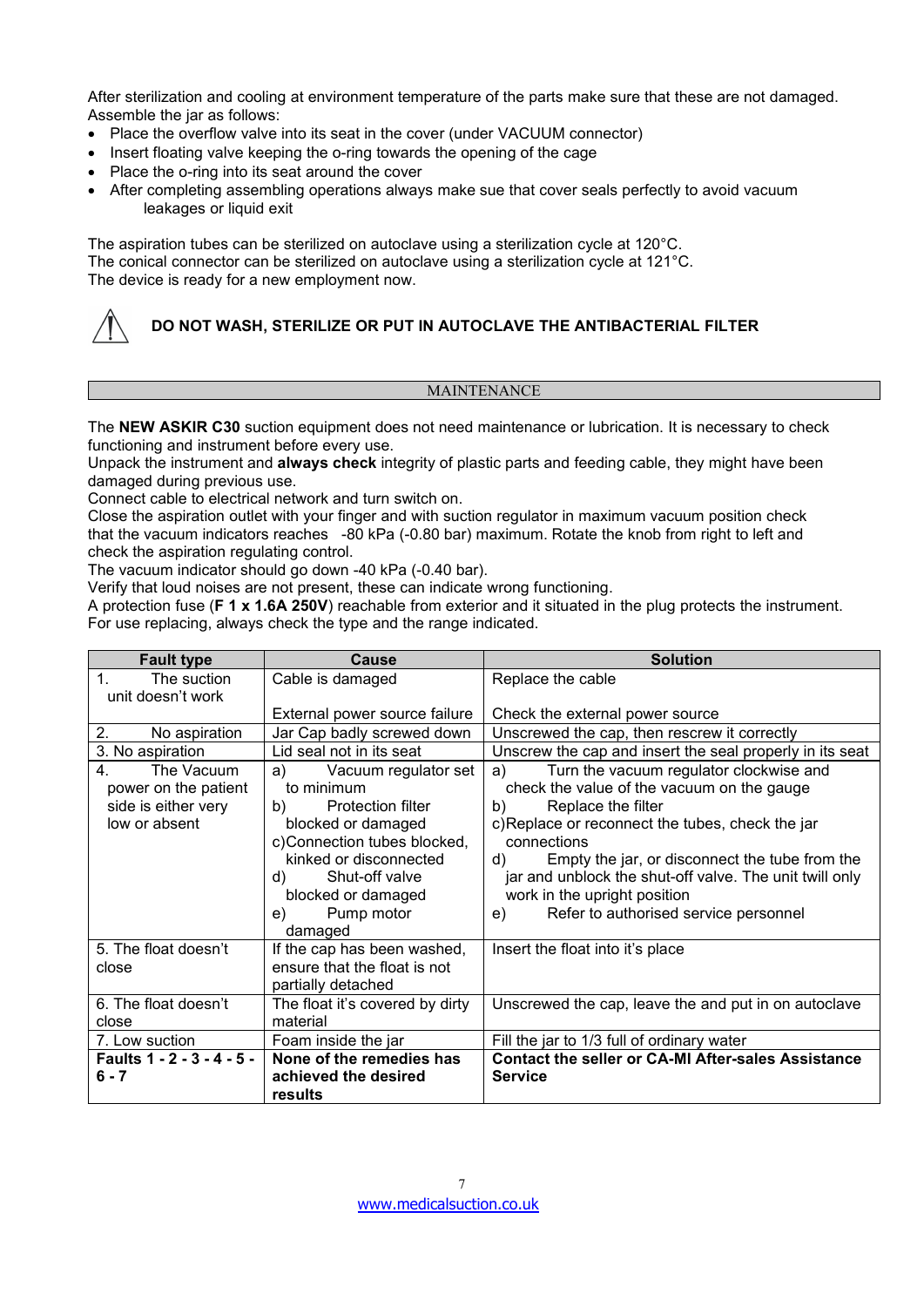If the overfill security system it's activated, don't proceede with the liquid aspiration.

If the overfill security system doesn't work there are two cases:

1° case – If the overfill security system doesn't work the aspiration will be stopped by the bacteriological filter who avoid the liquid penetration inside the device.

 $2^{\circ}$  case – If both the security system doesn't work, there is the possibility that liquid comes inside the device, in this case return the device to CA-MI technical service.

#### **CA-MI Srl will provide upon request electric diagrams, components list, descriptions, setting instructions and any other information that can help the technical assistance staff for product repair.**



# **BEFORE EVERY CHECKING OPERATION, IN CASE OF ANOMALIES OR BAD FUNCTIONING, PLEASE CONTACT CA-MI TECHNICAL SERVICE.**

**CA-MI DOES NOT GIVE GUARANTEE IF INSTRUMENT, AFTER THE TECHNICAL SERVICE CHECKING, APPEARS TO BE TAMPERED.**

*Filter Assembling /* **Mod: NEW ASKIR C30**

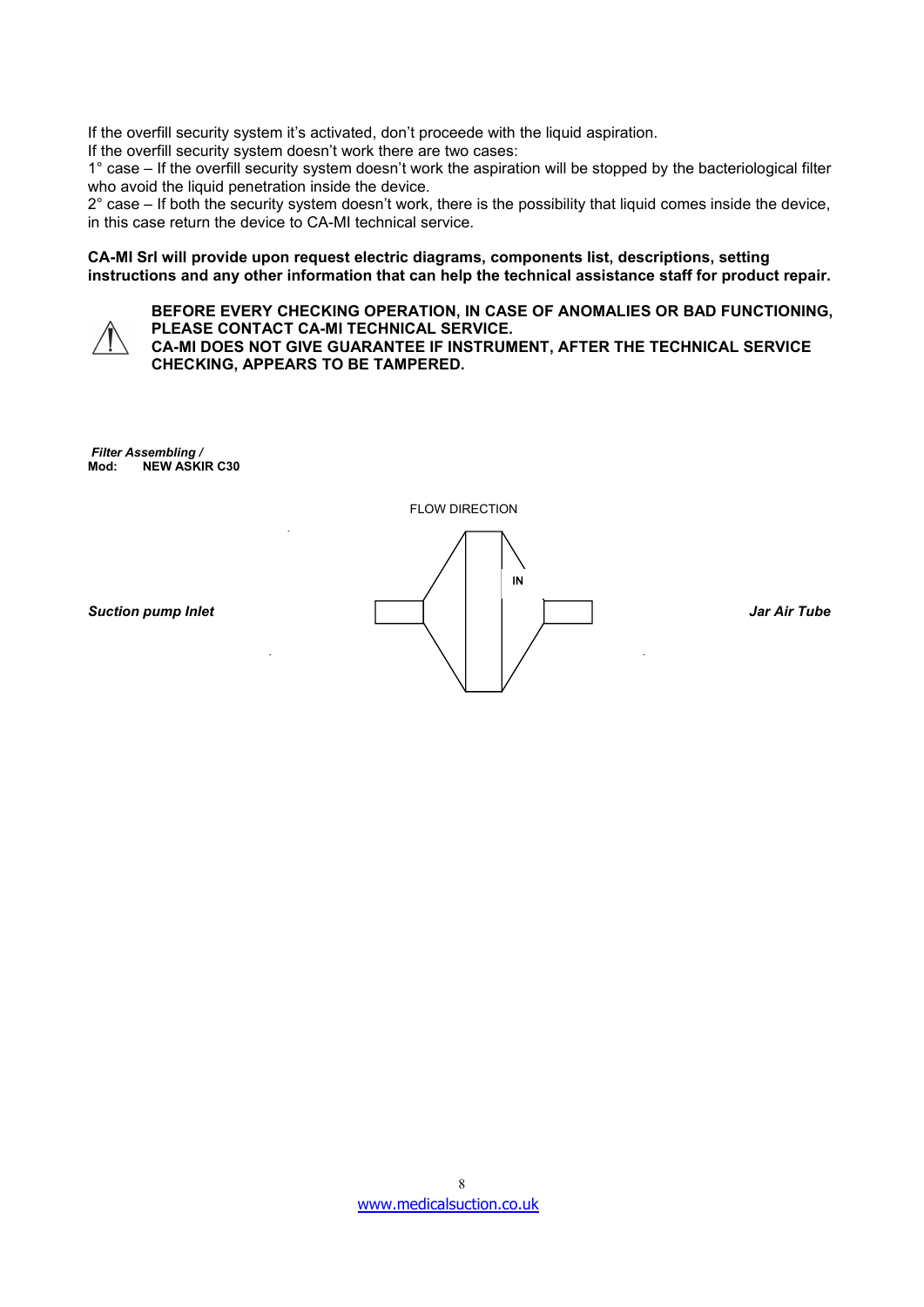#### **INSTRUCTIONS**

# **Assembly of the device NEW ASKIR C30**:

Take the 5 arm base and set up the 5 wheels that come with the above device. The wheels provided with braking device must be placed one next to the order. Take the support bar that comes with the device NEW ASKIR C30 and place it in the hole on the 5-arm base.

From under the base, lock the two parts by means of the supplied screw.

Eventually, place the device on the trolley.

- Connect the short silicon tube fitted with the antibacterial filter with the device suction union (you may choose either the right or the left union).
- The other tube, by one end connected with the filter, should instead be connected with the union on the tank lid marked as "VACUUM" in which the float (signalling when the device is too full) is fitted. The float signals when the maximum level of volume is reached (i.e. 90% of the tank volume has already been used) to prevent liquid from entering the machine (the float closes the lid junction). *This equipment should only be utilised on an horizontal working surface.*

**WARNING:** Ensure that the IN marker on the filter is on the side facing the collection jar lid and fitted into the "VACUUM".

A wrong connection causes immediate destruction in case of contact with sucked liquids.

- Connect the long silicon tube with the lid union still free and marked as "PATIENT".
- Connect the conical junction for probe insertion with the free end of the long silicon tube.
- Insert the plug of the equipment feeding cable into a power socket.
- Press the ON/OFF button to start the medical equipment.



- To deal with foam formation within the tank, unscrew the tank lid and fill 1/3 of the tank with water (to make cleaning easier and speed up depression while operating the equipment), place the lid on the jar.
- While using the equipment, the suction tank should always be used vertically to avoid the intervention of the antireflux valve. In case of intervention of this protection, switch the device off and disconnect the tube connected with the suction tank (the one marked as "VACUUM") on the same lid.
- Press the ON/OFF.
- You can then detach all accessories and perform cleaning operations as described under "Cleaning accessories and internal parts" below.

# **Footswitch control device:**

The equipment, on request, is provided with a footswich control device. It allows the continuous use of the surgical aspirator.

In this case, the plug of the footswitch device shall be inserted into the appropriate socket outlet placed on the back side of the equipment.